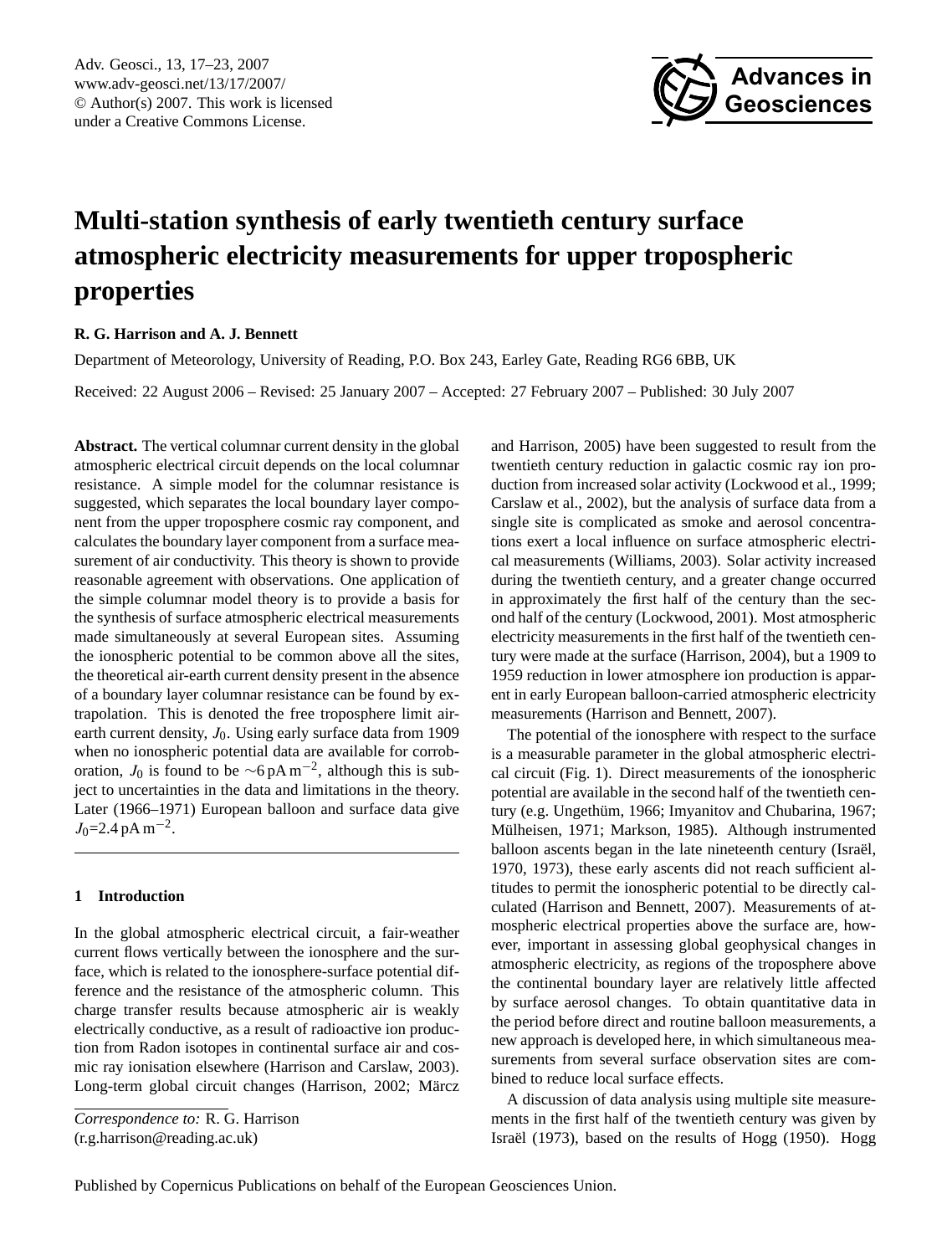

**Fig. 1.** Charge separation processes in the atmosphere (adapted from Harrison and Carslaw, 2003). Large arrows illustrate current flowing in the global circuit, in the conducting ionosphere and planetary surface. The fair weather current between ionosphere and surface results from the small finite conductivity of atmospheric air, principally due to cosmic ray ionisation.

found that, if the mean air-earth current density was plotted against the mean surface air conductivity, the measurements from different global sites clustered around a line. The nonlinear relationship showed that the air-earth current density  $J_z$  increased with the surface air conductivity  $\sigma_s$ . For large values of  $\sigma_s$  (i.e. increasingly clean air),  $J_z$  extrapolated to  $J_z$ >5 pA m<sup>-2</sup>, although an exact asymptotic value was not clearly identified. Using a vertical profile of the air conductivity, Hogg (1950) deduced the value for the ionospheric potential  $V_I$  to be 340 kV.

## **2 Theory for columnar properties**

The vertical columnar resistance  $R_c$  determines the current density  $J_z$  flowing between the ionosphere and the surface (Israël, 1970), and typically varies between 130 and 300 P $\Omega$  m<sup>2</sup> (Roble and Tzur, 1986). In principle,  $R_c$  is defined by integrating the resistances of all atmospheric layers between the surface and ionospheric equipotential layer. In practice,  $R_c$  can be found through solving the ion-aerosol balance equation (Harrison and Carslaw, 2003) for the air conductivity as a function of altitude, and then integrating the conductivity profile. This approach requires local aerosol and ion production rate profiles. The effect of aerosol on

the conductivity profile is most substantial in the continental boundary layer (BL), but cosmic rays have an increasingly dominant effect above the boundary layer, in the free troposphere (FT) (Callahan et al., 1951). Accordingly, the total columnar resistance can be represented by a free troposphere component  $R_{FT}$  and a boundary layer component  $R_{BL}$ , as

$$
R_c = R_{BL} + R_{FT}.\tag{1}
$$

The  $R_{BL}$  term is variable, and depends on surface aerosol concentrations and mixing of the Radon isotopes. The  $R_{FT}$ term is relatively constant, with variability from cosmic ion production changes with solar activity and volcanic aerosol injection into the stratosphere(Fig. 2a). Variation of cosmic ray ion production with geomagnetic latitude will also cause  $R_{FT}$  to vary between sites located at substantially different latitudes.

A simple approximation is used here to represent  $R_{BL}$ . Analysing  $R_c$  variations in 1966–1971 at Kew (Harrison, 2005), it was found that  $R_{BL}$  was closely linked to the measured surface air conductivity. This can be understood in terms of a shallow layer of low conductivity air causing the lower atmosphere resistance. In such circumstances,  $R_{BL}$ would be inversely proportional to the conductivity of the air in this layer (Fig. 2b). The exact relationship depends on the form of the conductivity profile chosen: it could be repre-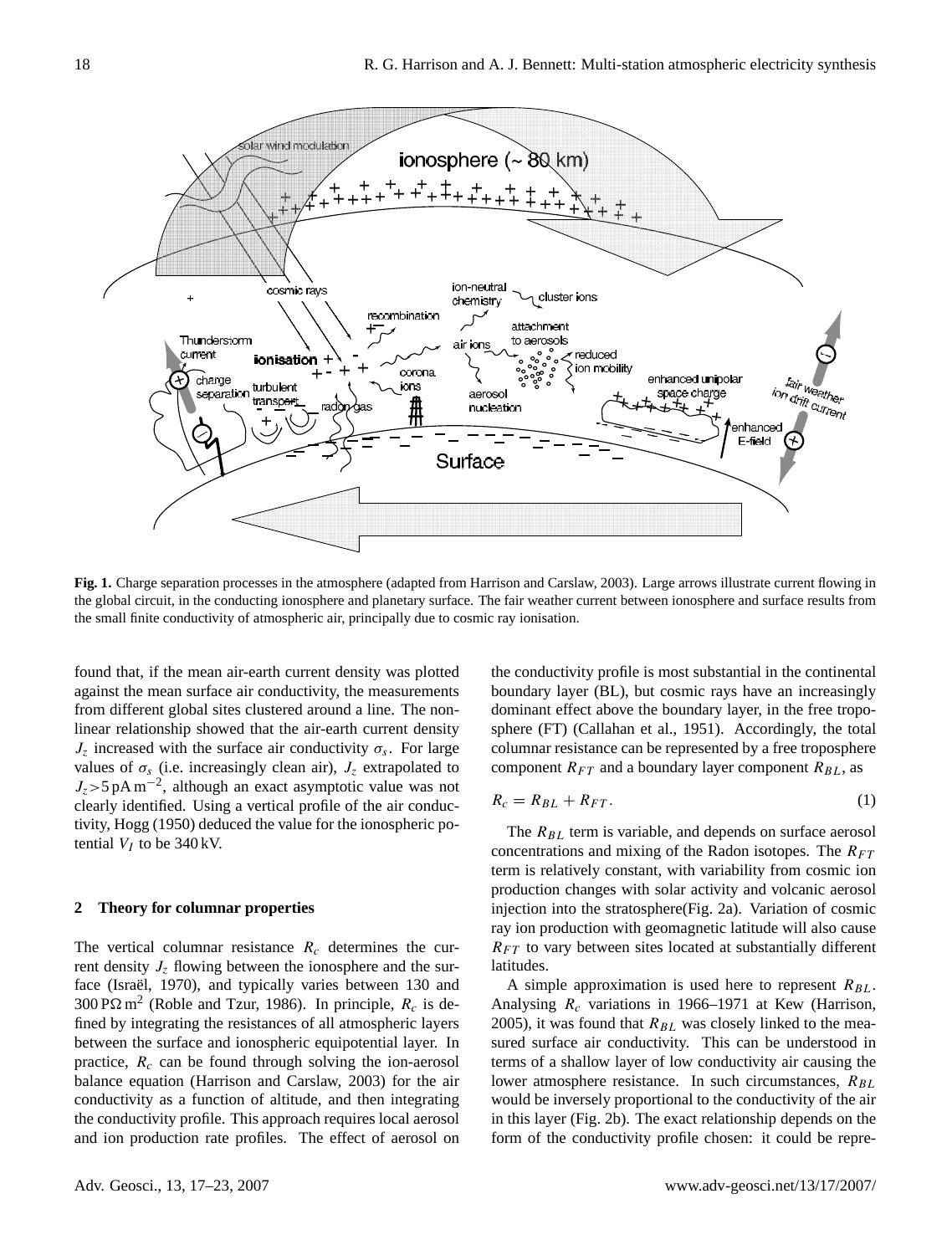

**Fig. 2. (a)** Columnar resistance in the global circuit. The columnar resistance  $R_c$  determines the local global circuit current density  $J_z$ .  $R_c$  consists of a boundary layer component  $R_{BL}$  (from aerosol and radon isotopes) and a free troposphere component  $R_{FT}$  (from cosmic rays). **(b)**  $R_{BL}$  can be represented by a resistive layer of variable height, or approximated by a shallow fixed depth layer of variable resistance.

sented as a variable thickness layer with a varying conductivity, or an equivalent fixed height layer of constant conductivity. Using the surface air conductivity  $\sigma_s$  to determine the constant resistance layer near the surface, (1) can be written as

$$
R_c = \frac{k}{\sigma_s} + R_{FT},\tag{2}
$$

where  $k$  is a proportionality constant related to the conductivity profile in the polluted layer, but can be equivalently understood physically as representing the height of a constant conductivity layer. Calculation of the terms in Eq. (2) is now considered further.

The air-earth current density  $J_z$  is related to the ionospheric potential  $V_I$  and columnar resistance  $R_c$  by

$$
J_z = \frac{V_I}{R_c},\tag{3}
$$

which permits Eq. (2) to be written as

$$
\frac{V_I}{J_z} = \frac{k}{\sigma_s} + R_{FT}.
$$
\n(4)

Equation (4) links surface ( $\sigma_s$ ) and balloon sounded quantities  $(V_I)$ , through the column quantities of the air-earth current density  $J_z$  and the free troposphere resistance  $R_{FT}$ . Making the low turbulence approximation (Tammet et al., 1996), Ohm's Law can be used to link surface measurements of PG  $E_s$  and  $\sigma_s$ 

$$
J_z = \sigma_s E_s,\tag{5}
$$

giving a further form for Eq. (4) as

$$
\frac{V_I}{E_s} = k + R_{FT}\sigma_s. \tag{6}
$$



**Fig. 3.** Comparison of Weissenau ionospheric potential measurements with simultaneous measurements, when available, of **(a)** ionospheric potential determined over the north Atlantic using balloon soundings from the research ship *Meteor* (17 March to 2 April 1969), **(b)** the surface potential gradient (PG), measured at Lerwick in fair weather or non-hydrometeor conditions (17 March to 2 April 1969).

**(b)**

**200** 

0 100 200 300 **Weissenau**  $V_1$  (kV)

Data to test the validity of the approximations in deriving Eq. (6) are rare, however the ionospheric potential measurements by R.Mülheisen at Weissenau, Germany (e.g. Mülheisen, 1977), and the frequent Wilson instrument airearth current density and PG measurements made at Kew by the UK Met Office (Harrison and Ingram, 2005) were occasionally coincident and provide suitable data for analysis. Some of the daily measurements of  $J_z$  and  $\sigma_s$  at Kew coincided with  $V_I$  soundings made from Weissenau in 1966– 1971 (Harrison, 2005).

A necessary assumption for this comparison is that that the  $V_I$  soundings made from Weissenau also represented the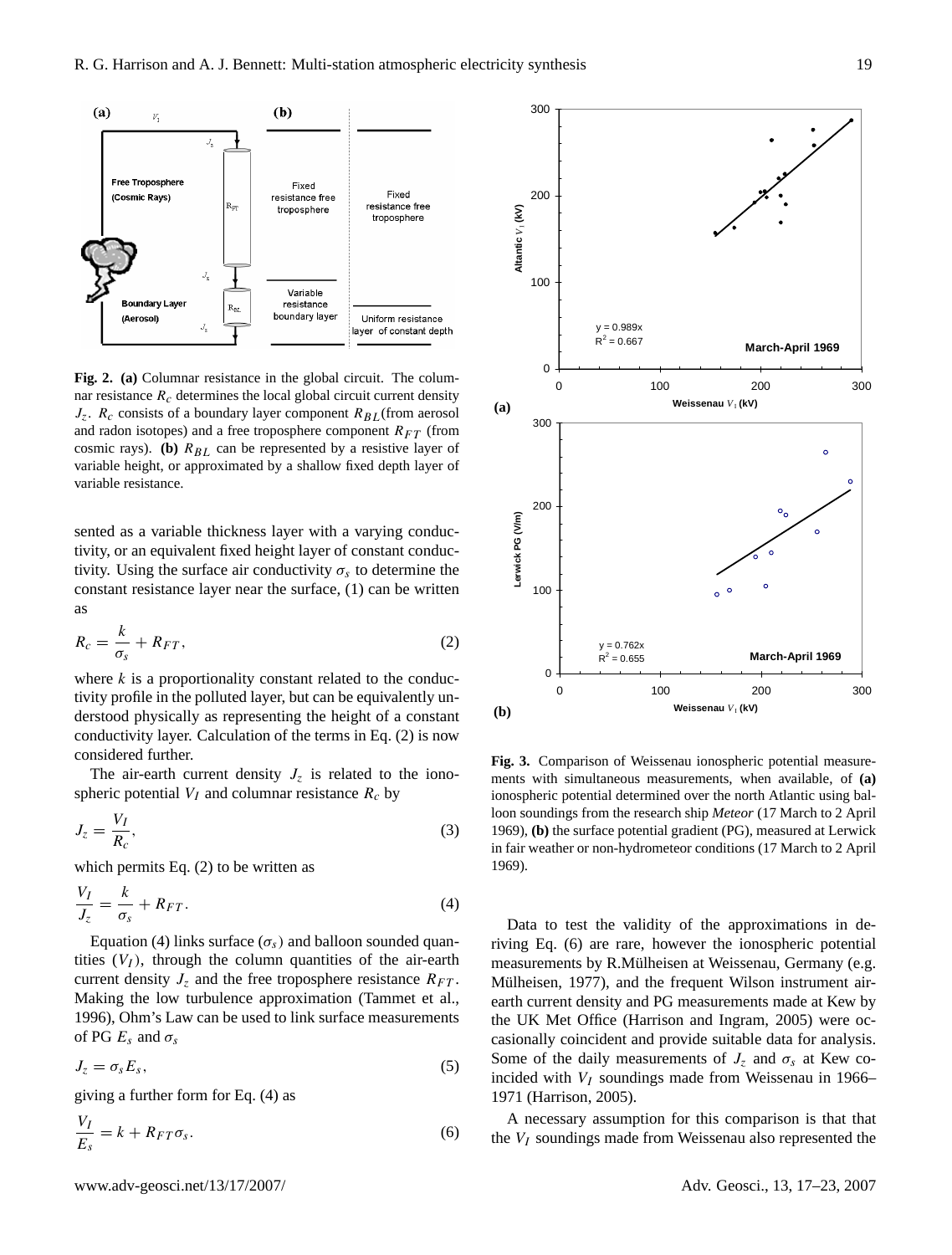

**Fig. 4.** Daily measurements of ionospheric potential  $V_I$  (over Weissenau) and surface measurements from Kew on the same days of potential gradient  $E_s$  and air conductivity  $\sigma_s$ , with  $\sigma_s$  plotted against  $V_I/E_s$ . A 20% worst-case uncertainty has been assumed for  $V_I$ , and 5% for  $E_s$  and  $\sigma_s$  (data from Harrison, 2005).

 $V_I$  above Kew, i.e. that a common equipotential surface existed above both sites, as expected from the global circuit model. Confirmation of this spatial equipotential assumption requires, at least, corroboration with simultaneous measurements in the same region. Surface measurements were made throughout this period at Lerwick, Shetland, and further  $V_I$ soundings are available made in the western Atlantic. The  $V_I$  measurements were led by Mülheisen, using the *Meteor* research ship. Many of the soundings made from the *Meteor* were simultaneous with soundings made from Weissenau (Mülheisen, 1971). Figure 3a shows a comparison between  $V_I$  soundings made at Weissenau and those from the *Meteor*, during the observation period in March and April 1969, from data tabulated by Buduko (1971). There is close agreement in the  $V_I$  values obtained at the two sites. Figure 3b shows a comparison between Lerwick PG measurements and the Weissenau  $V_I$  soundings, for PG measurements simultaneous with the soundings when the conditions at Lerwick were either classified as fair weather or no hydrometeors were recorded. There is a linear relationship between the Lerwick PG and the Weissenau  $V_I$ , which implies that the surface PG at Lerwick was modulated by the ionospheric potential above. This agreement between the measurements at Lerwick, *Meteor* and Weissenau, which geographically bound a triangle including Kew Observatory in the southern UK, provides the basis for considering the Weissenau  $V_I$  soundings as representative of the ionospheric potential above Kew.

Figure 4 shows the comparison between the surface and balloon measurements, plotted in terms of the model repre-

sented by Eq. (6). The Kew surface measurements using the Wilson technique determined  $E_s$  and  $J_z$  independently, as  $E<sub>s</sub>$  was obtained by measuring the induced potential on the sensing plate, and  $J_z$  from the rate of change of  $E_s$ . (The local air conductivity was calculated assuming Ohms Law' i.e.  $\sigma_s = J_z/E_s$ ). Figure 4 can therefore equivalently be regarded as a plot of  $(V_I/E_s)$  against  $(J_s/E_s)$ , in which all three quantities are determined separately. The model provides a significant fit to the experimental data (49 points,  $r=0.61$ ), showing that Eq. (6) does provide a representation of the physical processes concerned, under the assumptions made. Figure 4 also allows determination of  $R_{FT} = (92.9 \pm 18)$  P $\Omega$  m<sup>2</sup> and  $k=(268\pm92)$  m. This indicates that  $R_{BL}$  can be represented by an equivalent constant conductivity layer of fixed depth 268 m, with the layer containing air of conductivity equal to the measured surface conductivity. The mean values of air-earth current density at Kew for the same period (1966–1971) was  $J_z = (1.58 \pm 0.04)$  pA m<sup>-2</sup> and the mean ionospheric potential  $V_I = (217 \pm 4)$  kV, giving a columnar resistance at that site of  $R_c = 137 \text{ P}\Omega \text{ m}^2$  calculated from Eq. (3). Applying Eq. (1) allows  $R_{BL}$  to be found from the values of  $R_c$  and  $R_{FT}$ .

A theoretical limiting case can be considered, in which only the upper atmosphere term contributes resistance and there is no contribution from the lower atmosphere, i.e. when  $R_{BL}$ =0. In such conditions, the current density flowing would be increased, as  $R_c=R_{FT}$ . The current density in these circumstances is denoted the *free troposphere limit air-earth current density*  $J_0$ .  $J_0$  provides a measure of upper properties of the columnar independently of the surface properties. For the 1966–1971 values analysed,  $J_0$ =2.4 p Am<sup>-2</sup>.

## **3 Extension to historical atmospheric electrical data**

#### 3.1 Formulation

Many early surface atmospheric electricity records exist of Potential Gradient measurements. Some European sites also measured the air-earth current density  $J_z$  and surface ion properties (number concentrations and mobilities) or the air conductivity  $\sigma_s$ . A summary of data sources is given in Harrison (2004). Whilst these could in principle provide useful data for Eq. (6), there are, as mentioned earlier, no direct measurements of  $V_I$  from the first half of the twentieth century. This precludes the use of Eq. (6) at a single site. However as  $V_I$  is a global equipotential, the surface atmospheric electrical measurements made simultaneously at different sites will all have experienced the same  $V_I$  above them (Fig. 5). A set of simultaneous measurements from several sites consequently contains information about the average global circuit properties common to them all, and the ratios of their local columnar resistances (Harrison, 2007).

If a plot of  $J_z$  against  $\sigma_s$  were made for a set of simultaneous measurements from different sites (e.g. Hogg, 1950),  $J_z$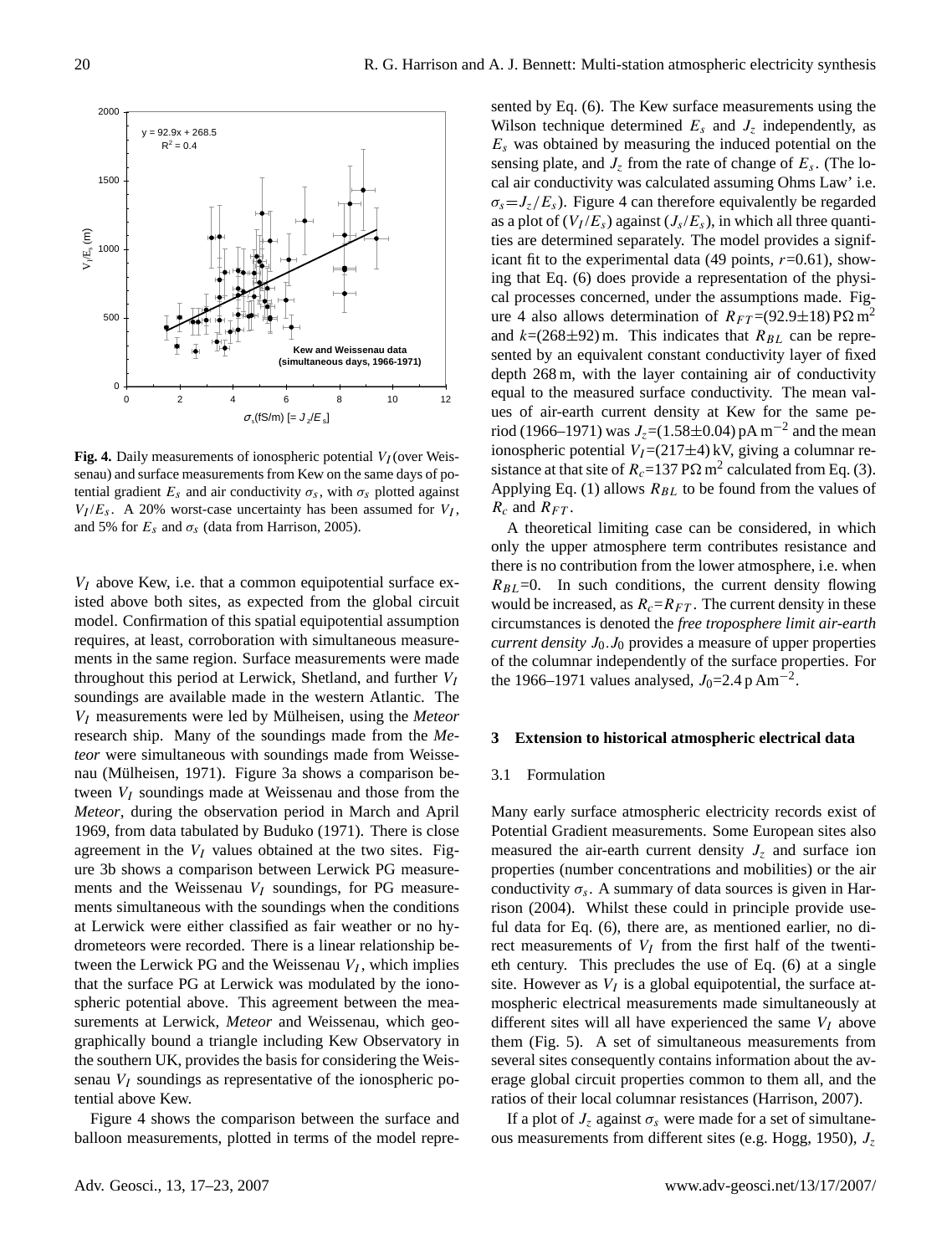

Fig. 5. Schematic of the effect of global circuit changes on simultaneous measurements of the air-earth current density at different European sites. The ionospheric potential has a constant value above all the sites. The columnar resistance consists of a free troposphere component (shaded dark gray), and a boundary layer part component (shaded black).

would increase non-linearly with  $\sigma_s$ , and approach an asymptotic value. Physically, this asymptotic value arises when the (local) lower atmosphere resistance term  $(R_{BL})$  becomes negligible compared with the (global) upper atmosphere resistance ( $R_{FT}$ ). In the limit as  $\sigma_s \rightarrow \infty$ , the asymptotic value of current density becomes the free troposphere current density  $J_0$ . This limit provides a method for determining  $J_0$  from surface measurements, by using the linear theory in the limit as  $(1/\sigma_s) \rightarrow 0$ .

Equation (4) can be rearranged to give

$$
\frac{1}{J_z} = \left(\frac{k}{V_I}\right)\frac{1}{\sigma_s} + \frac{R_{FT}}{V_I}.\tag{7}
$$

This separates the boundary layer effects (first term on RHS) from the free troposphere effects (second term on RHS), which both determine the air-earth current density  $J_z$ at a specific location. This form of the equation is particularly useful as the second RHS term is independent of the boundary layer properties  $k$  and  $\sigma_s$ . If the boundary layer is considered to become highly electrically conductive, i.e. allowing  $(1/\sigma_s) \rightarrow 0$ , only the free troposphere term remains. In this theoretical limit, the corresponding value of  $J_z$  would be that corresponding to  $R_{BL}$ =0, which is the limiting condition  $J_z = J_0$ . Equation (7) therefore provides a basis for the calculation of  $J_0$  from surface measurements alone, if simultaneous, multiple site, values of  $J_z$  and  $\sigma_s$  are available.



Fig. 6. Measured air-earth current  $J_z$  and  $\sigma_s$  plotted according to Eq. (7) for **(a)** Davos, Munich, Kew and Potsdam in 1909 and **(b)** for Davos, Munich, Kew, Potsdam and Edinburgh in May–June 1909. (Error bars are from one standard deviation. For Davos, Munich and Potsdam in (b), the fractional standard deviation was assumed to be the same as that for Kew.)

### 3.2 Test with 1909 data

Simultaneous data sets are relatively rare in atmospheric electricity, but such measurements were more common in the first part of the twentieth century. Measurements from the early twentieth century, from Europe in 1909, have been used to test Eq. (7). These are:

1. Annual measurements of  $\sigma_s$  and  $J_z$ , given as monthly values for Munich, Davos, Kew and Potsdam in 1909 (Dobson, 1914)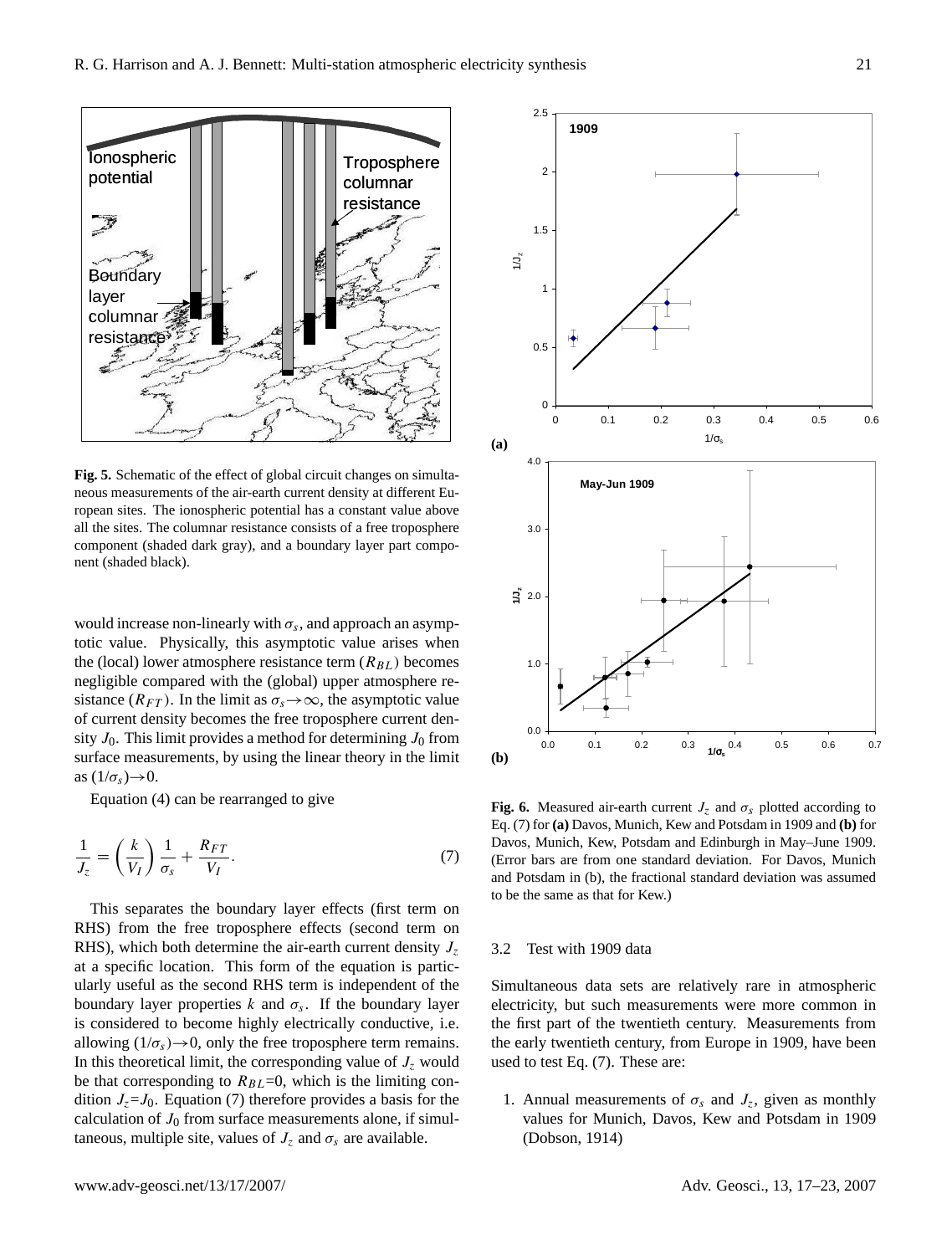| Site    | Annual mean | Total conductivity ( $fS \, \text{m}^{-1}$ )<br>standard deviation |      | Air-earth current density ( $pAm^{-2}$ )<br>Annual mean standard deviation |
|---------|-------------|--------------------------------------------------------------------|------|----------------------------------------------------------------------------|
| Potsdam | 4.72        | 1.0                                                                | 1.14 | 0.2                                                                        |
| Kew     | 2.91        | 1.3                                                                | 0.5  | 0.1                                                                        |
| Munich  | 5.28        | 1.8                                                                | 1.51 | 0.4                                                                        |
| Davos   | 29.88       | 79                                                                 | 1.73 | 0.2                                                                        |

**Table 1.** Annual averages for surface air conductivity and air-earth current density for Potsdam, Kew, Munich and Davos in 1909.

**Table 2.** Averages for surface air conductivity and air-earth current density Davos, Munich, Kew, Potsdam and Edinburgh, for May– June 1909.

| <b>Site</b>            | Total conductivity<br>$fS m^{-1}$ | Air-earth current density<br>$pA m^{-2}$ |
|------------------------|-----------------------------------|------------------------------------------|
| Edinburgh Obs          | 2.31                              | 0.41                                     |
| Edinburgh Obs          | 2.65                              | 0.52                                     |
| <b>Waverley Park</b>   | 4.70                              | 0.97                                     |
| <b>Blackford Hills</b> | 8.02                              | 2.87                                     |
| Kew                    | 4.03                              | 0.52                                     |
| Munich                 | 8.17                              | 1.26                                     |
| Davos                  | 37.30                             | 1.5                                      |
| Potsdam                | 5.83                              | 1.17                                     |

2. May-June values for 1909  $\sigma_s$  and  $I_z$  for Munich, Davos, Kew and Potsdam (Dobson, 1914) and Edinburgh (Carse and MacOwan, 1910).

These measurements sites all have, in common, air within a continental boundary layer, but a range of different air pollution conditions. Tables 1 and 2 give values of  $\sigma_s$  and  $J_z$  from these sources.

Figure 6 plots the data values as  $(1/J_z)$  against  $(1/\sigma_s)$ , for (a) the annual values and (b) the May–June values, with leastsquares straight lines added. In Fig. 6a, the use of an annual value compensates to some extent for different seasonal cycles between the different sites, however there are only four values. In Fig. 6b, extra points are available, but the validation of Eq. (6) may be less appropriate as only a short period of data (2 months) is available, and seasonal effects will not be removed in the same way. It is clear from both plots, however, that extrapolation to  $(1/\sigma_s)=0$  provides a finite positive value of  $J_0$ . Using the annual values (Fig. 6a), the most probable  $J_0$ =6.0 pA m<sup>-2</sup>, with a (1 standard error) lower limit of 1.7 pA m−<sup>2</sup> . For summer values (Fig. 6b), the linear fit gives  $J_0$ =5.6 pA m<sup>-2</sup> (lower limit of 1.3 pA m<sup>-2</sup>).

#### **4 Conclusions**

A multi-station synthesis approach seems particularly useful for determining global circuit properties in the period before balloon or aircraft ascents reached sufficient altitudes to obtain direct measurements of the ionospheric potential, i.e. for the first half of the twentieth century, when many sets of surface measurements are available.

The use of a simple approximation to the boundary layer columnar resistance provides a basis for a multi-station synthesis of atmospheric electricity measurements, which permits estimation of electrical properties above the boundary layer without using data requiring balloon ascents. The method assumes that the shape and variations in the conductivity profile at each site can be represented in a similar way on average, although the absolute surface layer columnar resistances are allowed to be different. For the sites examined, the variability in the data is likely to dominate over the uniform conductivity profile assumption. At many sites, such as the Marsta Observatory in Sweden (Israelsson and Tammet, 2001), the winter boundary layer shows so little variability that surface measurements in the PG exhibit the global circuit (Carnegie) variation in the diurnal data. The regularity in this behaviour across many years indicates that a uniform conductivity profile assumption is reasonable.

The free tropospheric current  $J_0$  derived for 1909 in Europe is poorly constrained because of the variability in the available data and the limitations of the linear theory applied, but is estimated to be greater than  $1.7 \text{ pA m}^{-2}$ , with a probable value of  $6pA m^{-2}$ . This compares with the direct determination of  $J_0$ =2.4 pA m<sup>-2</sup> obtained in 1966–1971, for a similar region. This suggests a reduction in the global circuit current density, qualitatively consistent with the reduction in cosmic ray ion production determined in other studies for the first half of the twentieth century.

*Acknowledgements.* AJB acknowledges a studentship from the Natural Environment Research Council (NERC). F. Märcz (Geodetic Institute of the Hungarian Academy of Sciences) provided helpful comments.

Edited by: N. Crosby and M. Rycroft Reviewed by: two anonymous referees